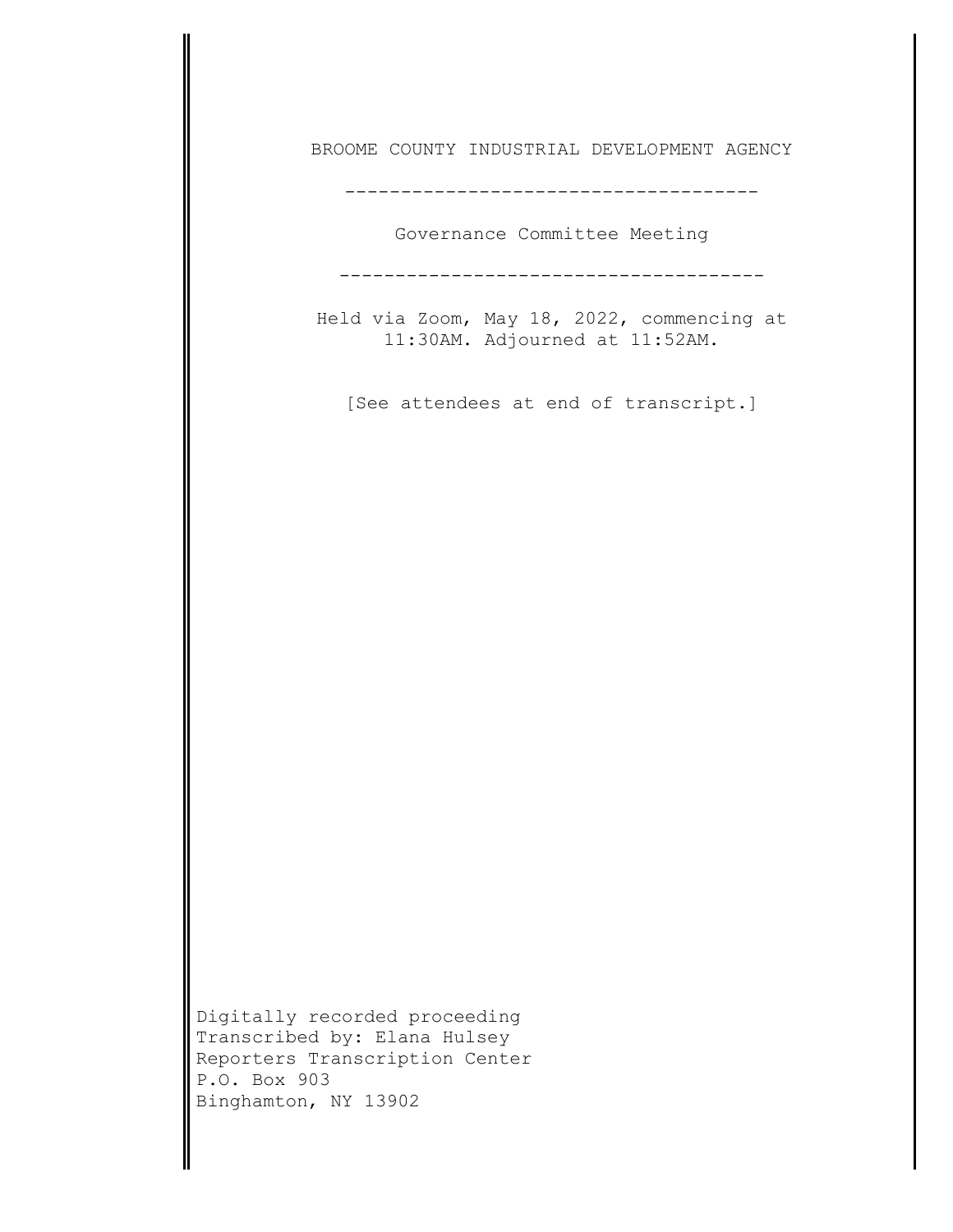MR. BUCCI: Good morning, we'll call the meeting to order. The first item on the agenda is the approval of the transcript from the March 16th Board meeting, and that has been sent out to all of our members of the Governance Committee. They had an opportunity to review it and make any modifications, so we'll accept that for the record.

The next item on the agenda is public comment. We will open the floor to anyone who wants to address the Governance Committee. They have five minutes. We just ask that you identify yourselves and give us your name and address. So, we'll open the floor at this time. Anyone who would like to address us?

Okay, seeing or hearing none, we'll close that section of the meeting, and we'll move on to our first agenda item, Review/Discussion/Recommendation to Authorize an Extension of the June 10, 2021, Sales and Use Tax Exemption Agreement granted to Kashou Enterprises, Inc., through and including May 19, 2023, and authorizing an increase thereof in the amount of \$91,440.00 for a Total Sales and Use Tax Exemption not to exceed \$331,440.00. Stacy…

MS. DUNCAN: Thank you, Chairman. So yes, we have for the Committee's consideration, a request for the extension of both time and dollar amount related to the sales tax exemption for Kashou Enterprises, Inc. We do have Bob Kashou here, and we are thrilled that the project, after a stream of unfortunate events, is continuing. And with the good weather, we hope you can catch up on your timeline there. But based on the letter in your packets, we are aware of the setback in the building, and so this has caused a delay in time.

So, the first request is for an extension for another year, till May 19, 2023, which we think makes a lot of sense. And then in addition, I'm sure some unexpected and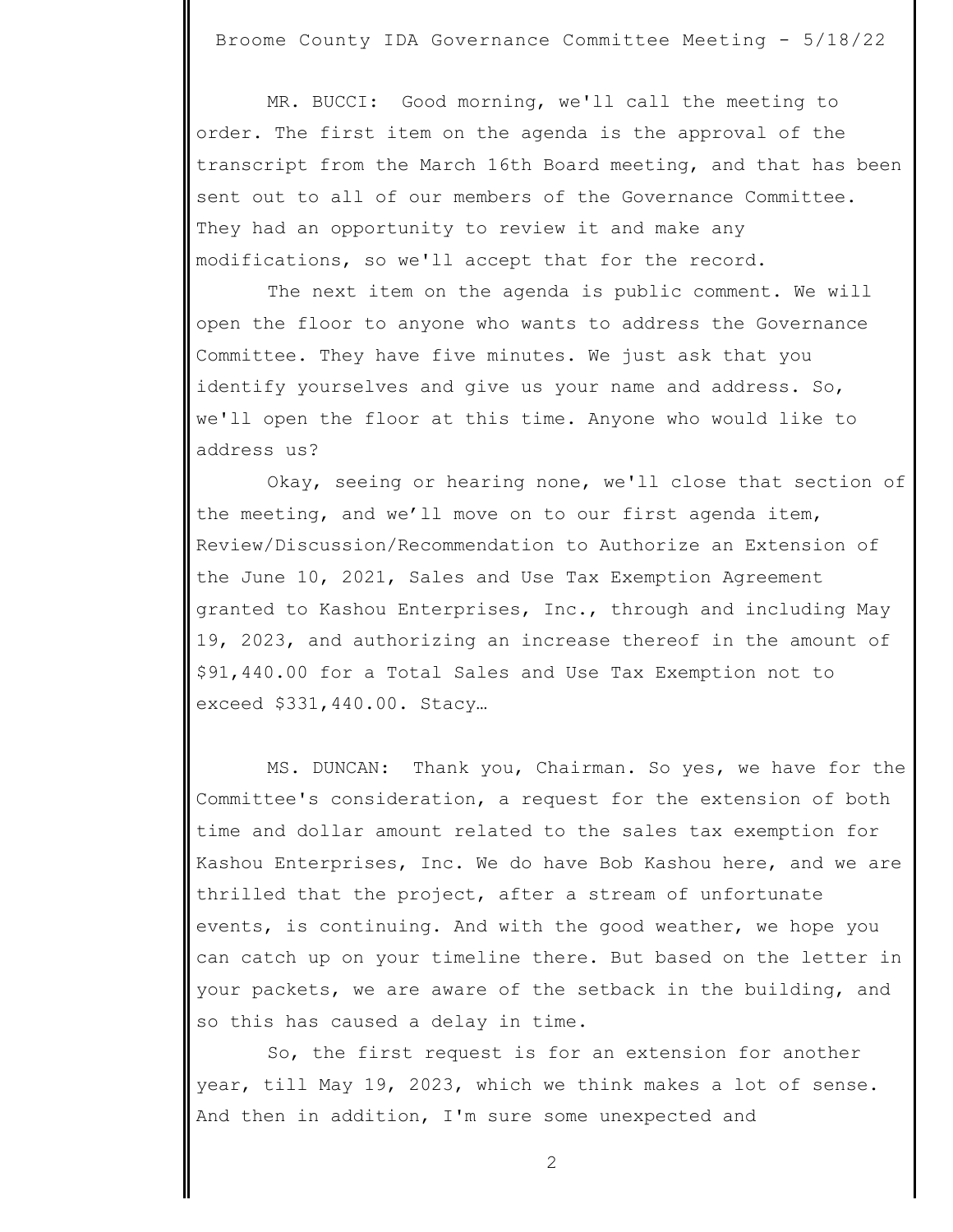unanticipated costs related to regrouping on the project, so an increase of \$91,440.00. That amount does not require public hearing. It is below \$100,000.00, which would require an additional public hearing. But with that, this would kind of give a reset for the time and allow the construction project to gain all the full benefit of the incentive.

MR. BUCCI: Okay. Are there any questions from any of the Committee members?

MS. DUNCAN: I will note also, we did just close on the PILOT agreement for the project as well.

MR. BUCCI: Is there a motion?

MR. PEDUTO: So moved, Jim.

MR. BUCCI: Is there a second?

MS. SACCO: Second.

MR. BUCCI: All in favor.

ALL: Aye.

MR. BUCCI: Motion is carried. The next item on the agenda is Review/Discussion/Recommendation to authorize The Agency to enter into Three (3) Year Term Contract(s) for Architectural, Engineering, Civil and Environmental Services. Stacey?

MS. DUNCAN: Yes. I will note a modification on this now. As you read that aloud, I realize so it's not just three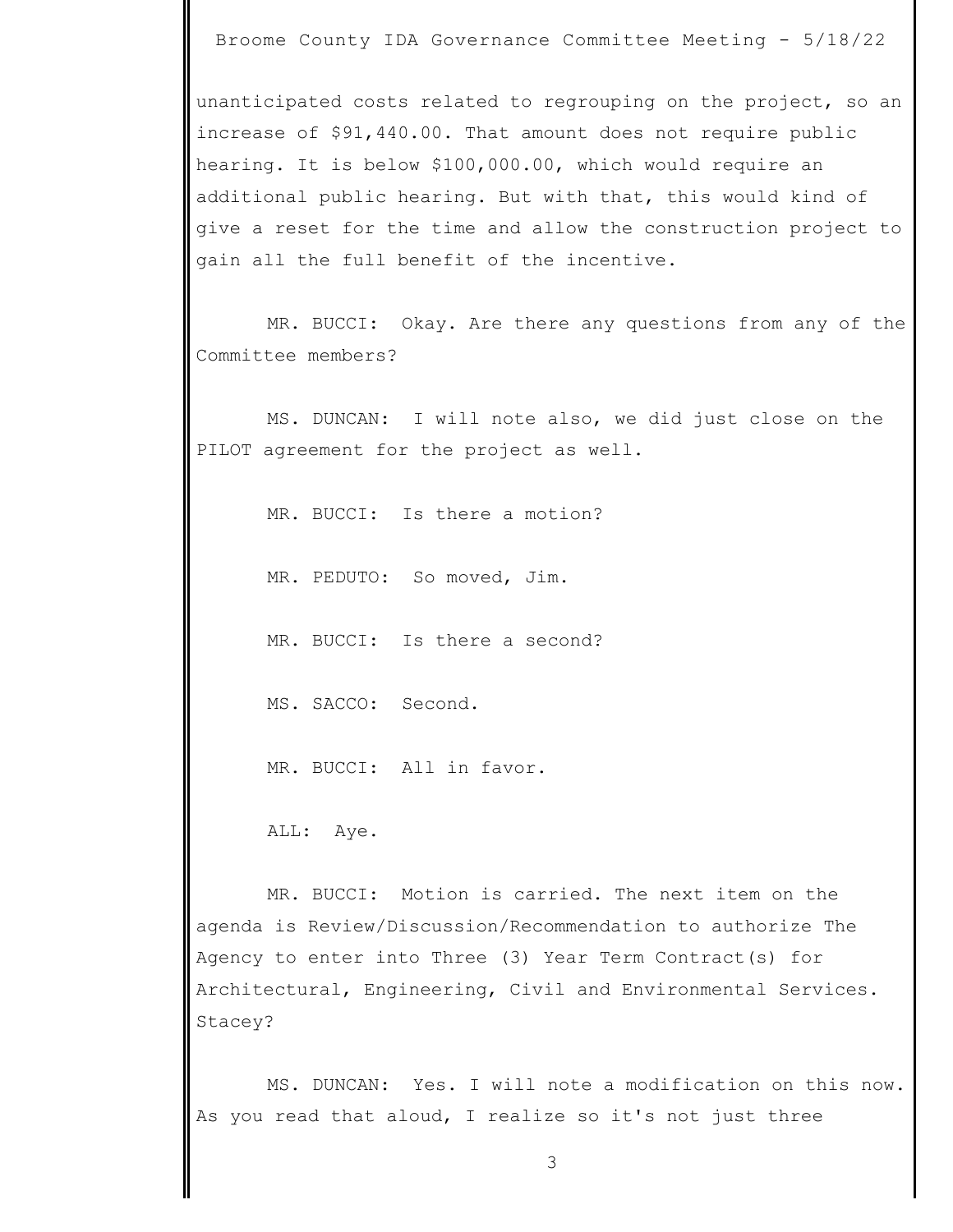because we are recommending that we select a number of firms above three, and I'll explain in a moment, but every year, every three years, we do, we issue an RFP for certain services for The Agency for the IDA and/or the LDC, one of which we have found is very beneficial is for architecture and engineering and design as well as a newer one that we've added, which is groups that can do sort of the overall feasibility planning and other studies for us.

So we have, we are recommending this year that we approve six contractors for vendor relationships, again these are three-year terms. Two of them I would qualify in that area of more of the feasibility planning and general economic development study. That is Elan and LaBella Associates. Elan, we do have an ongoing relationship with our site inventory analysis, and then in addition, more on the general engineering, architectural and engineering services, some great local firms: Shumaker, Chianis & Anderson, Delta, and Keystone & Associates.

Out of that group of six, we do have two WBEs, which we are happy to support. But again, really, especially I think with our increased activity in the years ahead on land development and doing a lot of due diligence on site development, which we expect to do, having a number of firms essentially that we can call upon to provide some quotes for us is very beneficial. And the purpose we select these vendors, the reason for doing these term contracts, is that rather than doing RFPs every time, we can just go to this group and request quotes rather than a full RFP process. So you had also requested a—

MR. BUCCI: What was the last one you had? Shumaker, Chianis, Delta…

4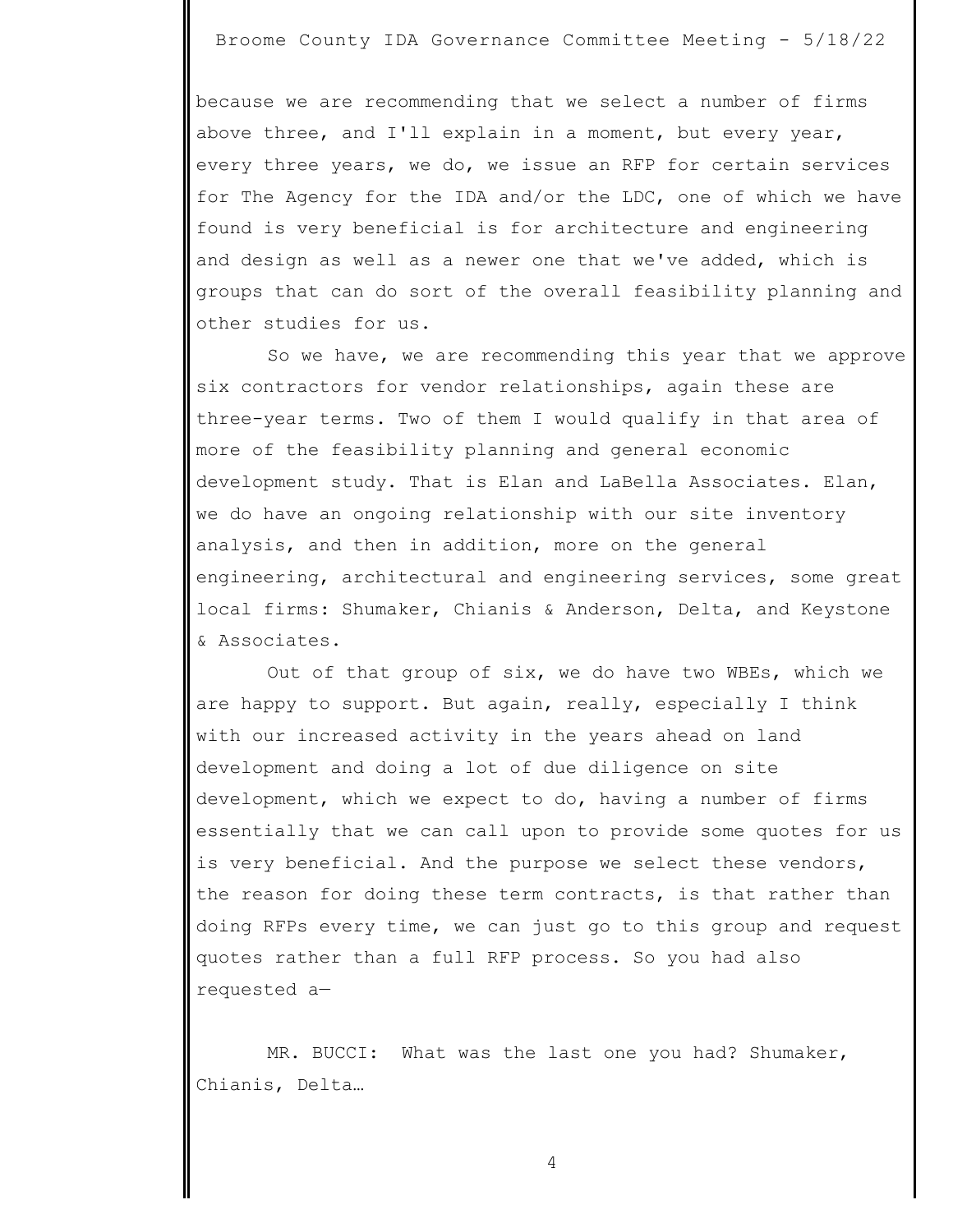MS. DUNCAN: Chianis & Anderson, Delta, and Keystone & Associates.

MR. BUCCI: So these, all these, all this architectural engineering, civil and environmental falls under these six, all those actions fall under these six firms can do all those?

MS. DUNCAN: Yes. We can go to them and again, rather than say we're going to issue an RFQ or RFP, we're just going to say, "Here's what we're trying to do. Please give us a quote." It just moves the process.

MR. BUCCI: Okay.

MS. DUNCAN: I think it's more expeditious for things. Especially from time to time, we do have things that are time sensitive. And then you had asked for, and I think was this, was this provided via email…

MR. BUCCI: Yes.

MS. DUNCAN: For our 2019 through 2021 engineering amounts by vendor, you'll see that the only, of the term contracts, Delta, we've been working with Delta on the structural analysis for the IBM Country Club, and that was in the amount of \$2,357.00. Above that in the information you received, we have worked with Elan on a number of items. Those were actually separate grant funding. Those were separate and distinct RFPs as well. So, we did out break down the expenditures on those. But again, this just helps us move our process quickly by having these relationships and contracts in place.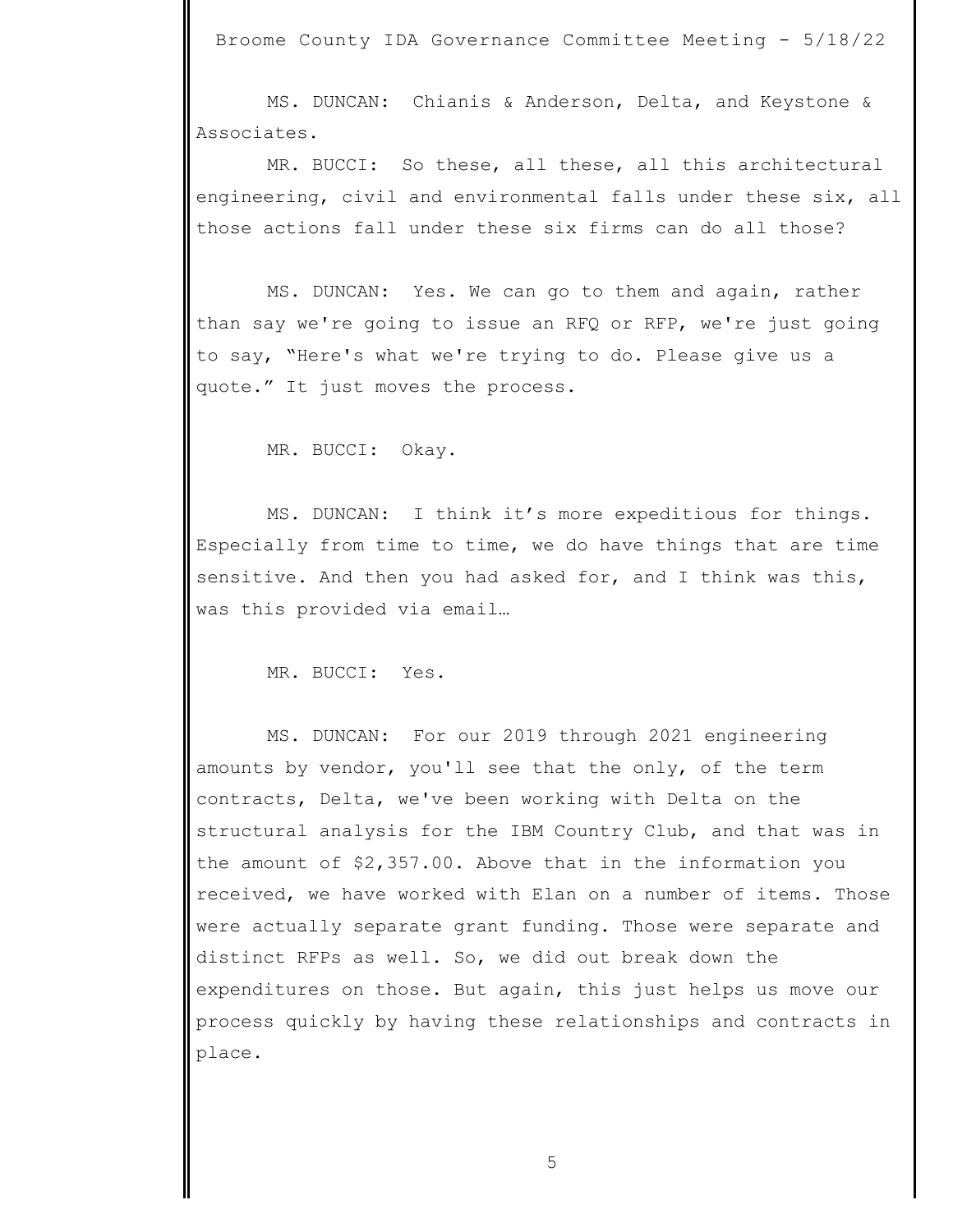MR. BUCCI: Okay, so then. And so the other one was how often do you do an RFP? We did, we do it every…

MS. DUNCAN: Three years.

MR. BUCCI: So are we in the final, when's the last time we did one? 20…

MS. DUNCAN: 2019.

MR. BUCCI: So we're in the final year, so we do another one next year?

MS. DUNCAN: Well, this would begin in 2022.

MS. ABBADESSA: So, we do one three years from 2022.

MR. BUCCI: We're starting this…?

MS. ABBADESSA: We're starting over.

MS. DUNCAN: Yes. This is a new three-year term, sorry.

MR. BUCCI: So we're doing a Request for Proposals now?

MS. DUNCAN: Yes. And so, we didn't send them electronically because as you can see the file sizes, but we do have…

MR. BUCCI: Okay. So we're doing a Request for Proposals now, so we're not approving anything yet?

6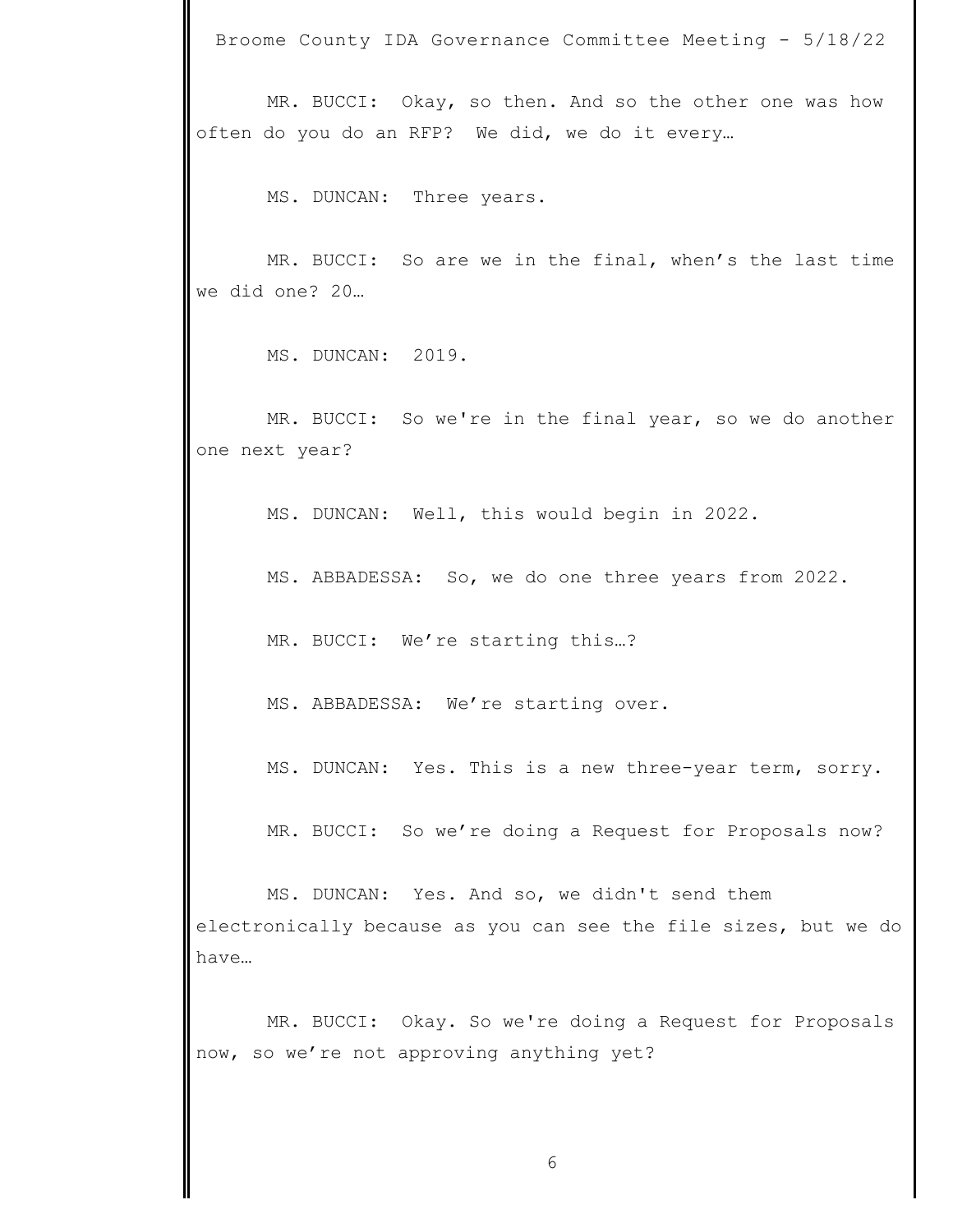MS. DUNCAN: No, we did the RFP. These are the ones we'd like you to approve.

MR. BUCCI: Okay. So we did the RFP this year?

MS. ABBADESSA: Right. We received 12…

MS. DUNCAN: Yes.

MR. BUCCI: Okay. This is what we received?

MS. DUNCAN: Yes.

MR. BUCCI: Okay. Very good.

MS. SACCO: Did we get any responses on the RFPs that were not looking to enter into contract? Or are these all of the vendors that we received a response from?

MS. DUNCAN: No, we received an additional six that we did not select. We received quite a few, which is. We've been talking a lot about site development, land development as one of our strategic priorities, so I think there's a lot of interest. So, we received twelve in total, and we're recommending six. I will say two of the six fall more into the category of doing economic development feasibility and planning studies, whereas the other four are straight architectural and engineering services directly, civil engineering, architectural, etc.

MS. SACCO: And since these are professional services and we have some ongoing projects, I'm assuming the reason and the rationale for recommending these six are their experience with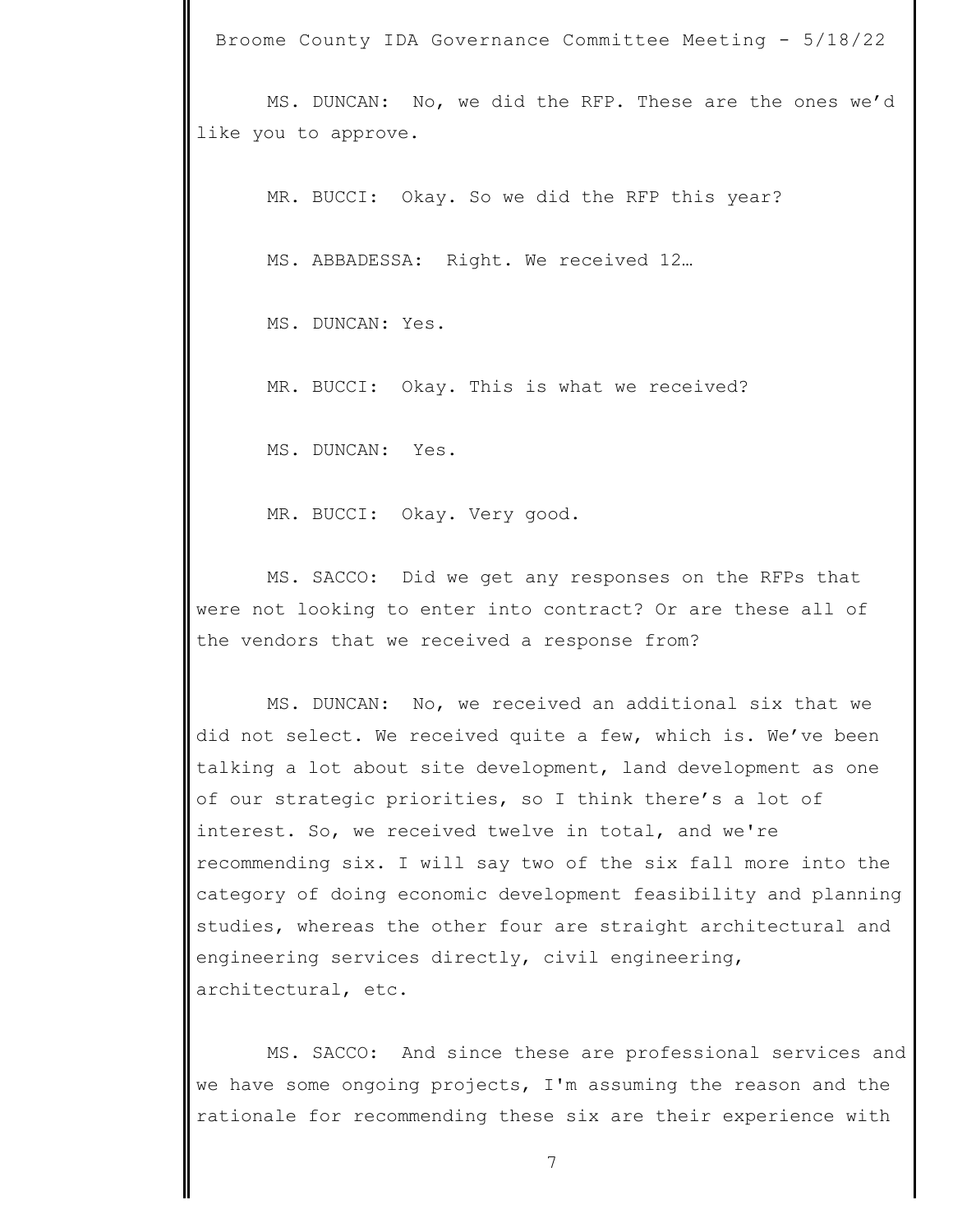the area, experience with the sites, experiences with… Can you delve into why you're recommending these six?

MS. DUNCAN: Yeah. I think based on the qualifications that we received, based on I think certainly the knowledge of community and of the area was one thing that weighed heavily in their favor, and just project work that they've done. We felt that these were all strong firms. We'd love to work with all 12, but that might be a little bit cumbersome. Elan was one. We do have ongoing work with them still. We'd like to continue our site analysis as we dive deeper into a phase two with our site inventory. Delta, we are continuing to work with them on IBM and doing review and analysis and preparing that for its next chapter. LaBella is new to the area as far as formal offices in the in the Broome County area. They are a strong group statewide, and we have a good relationship with them, so there may be an opportunity to engage with LaBella as well. And then of course to Shumaker, Chianis & Anderson, and Keystone are very well-established firms here in the community and we'd love to find an opportunity to work with.

MR. BUCCI: So I think I know from my experience a lot of these firms have specialties obviously. Some firms are better at doing certain things than other firms. So obviously that plays into why you pick them.

MS. DUNCAN: Yeah.

MR. BUCCI: Like environmental, some may be very strong in environmental, and some of them don't even go that direction.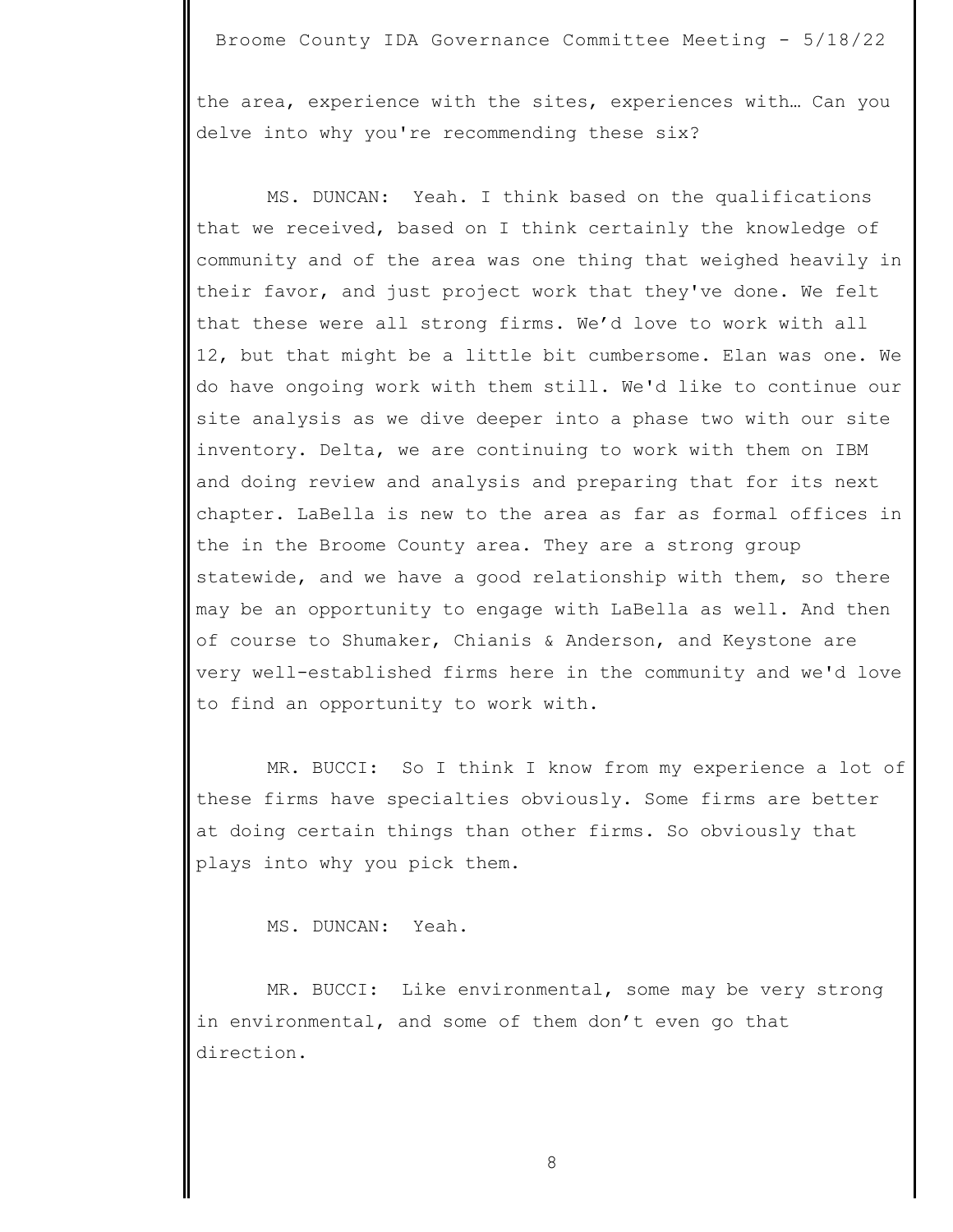MS. DUNCAN: Right. Yeah, I'd say Delta and Keystone are your large MEP or broader. Chianis is certainly more specialized in architecture and engineering, or architecture I should say, should we find the need for that. We don't do as much on the straight architecture side, but you don't know what might come up. And Shumaker is very strong in a lot of hydro, hydrology, land use, engineer, civil engineering.

MR. BUCCI: So obviously when a project comes up, depending on what the need is, that's how you determine who you're going to pick?

MS. DUNCAN: Yes, and often I know when it goes over our procurement level, we would seek out three quotes, and so having at least a minimum of three that we can call upon to provide an estimate or quote on a specific project or a specific task, we have them already built in. We may not need all of them, but again, if it's more of civil engineering, Shumaker, Delta, Keystone, we would probably go to them and seek quotes, and then reach that minimum of three that we strive to have.

MR. BUCCI: What's our threshold that you would, current threshold that you would have to seek quotes above? What is it right now?

MS. DUNCAN: It is, on professional services, it's \$5,000.00, and we would probably do the same, anything above \$5,000.00. Which is low but it doesn't hurt…

MR. BUCCI: So over \$5,000.00 you would then put it out, you would get quotes?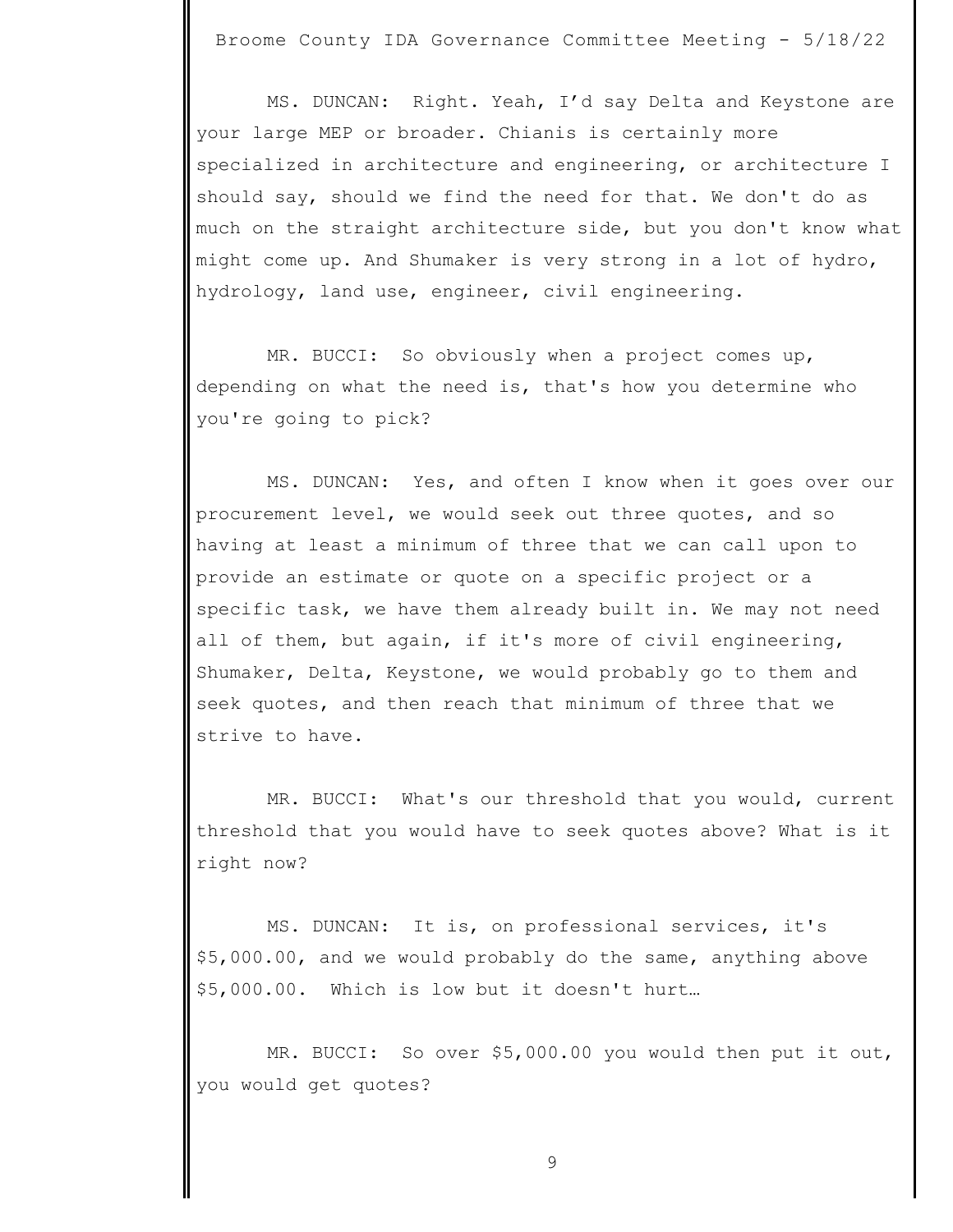MS. DUNCAN: Seek quotes, yeah. For sure.

MR. BUCCI: Okay. Are there any additional questions?

MR. PEDUTO: I don't have them but have none.

MR. BUCCI: Just slip them under the table and ask me. Okay, I'll entertain a motion.

MS. DUNCAN: With that, do we need to take this straight to the-

MR. BUCCI: Well, we don't have a quorum here. We don't have a quorum to consider it, so even if we voted-

MS. DUNCAN: We'll just take it to the Board for discussion.

MR. BUCCI: Yeah. We'll just take it to the Board. All right, Review/Discussion/Recommendation Regarding an Amendment to the Open Meetings Law.

MS. DUNCAN: Yeah. This was one we wanted to bring to your attention as an organization subject to the Open Meetings Law. As you know since the COVID pandemic, we've been working under essentially just an emergency order through New York State, through the Governor's Office, to do meetings initially straight remote, and now we're doing a hybrid, but on April 9th of this year, Governor Hochul signed Chapter 56 of the Laws of 2022 relating to ELFA, Part WW, in the New York State Budget. Included in this bill was an amendment to the Open Meetings Law, or OML as you may hear it referred to, which would make permanent the expanded use of video conferencing by public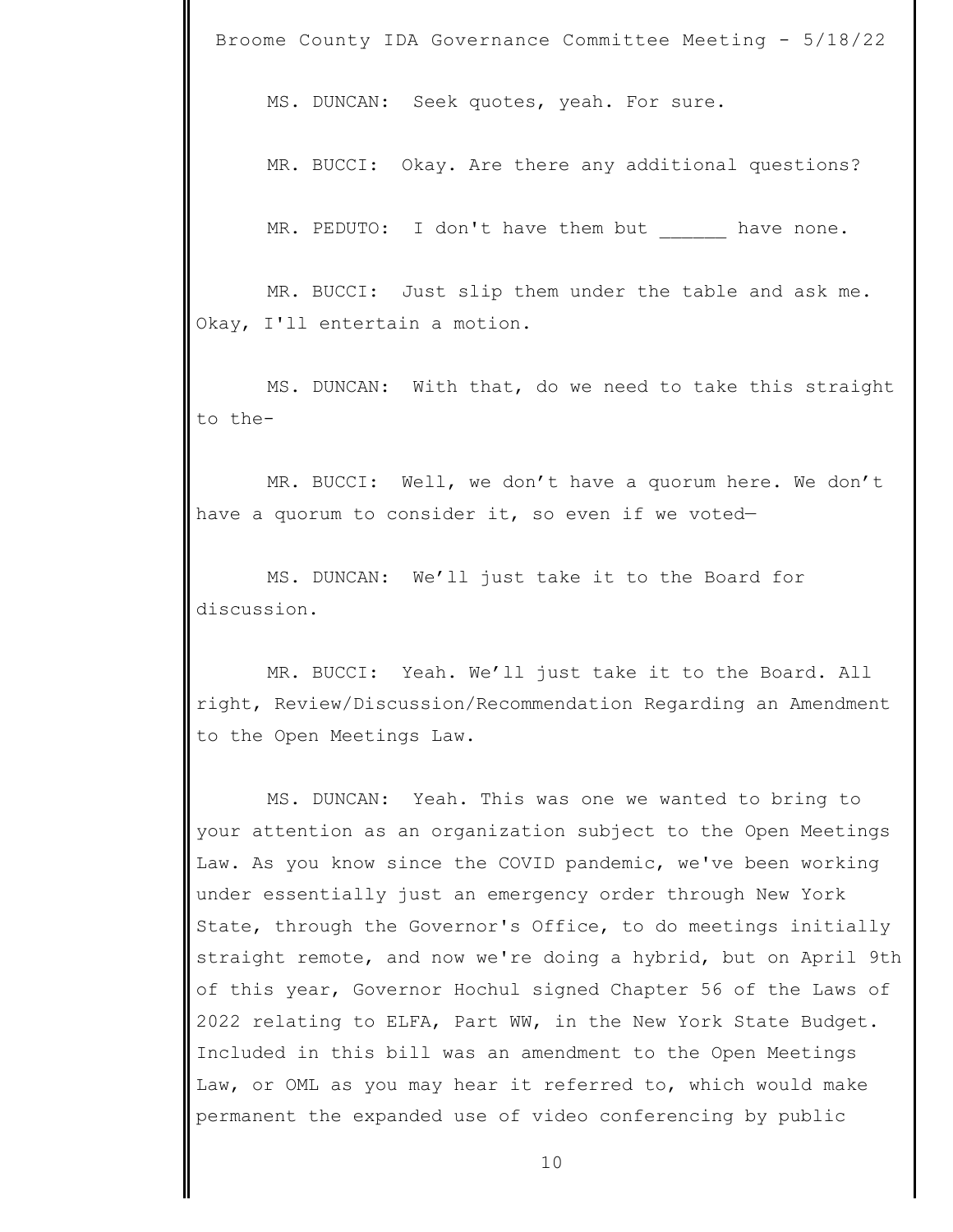bodies to conduct open meetings under extraordinary circumstances regardless of the declaration of emergency until July 1 of 2024.

So, what that means, and this is why we wanted to have this discussion, is of course with all due respect to the State, there's always some nuances here. A few key points, each public body that wishes to allow for remote attendance must adopt a local law or a resolution, joint resolution or a resolution authorizing remote attendance. So that's why we bring this to your attention today. They must also establish written procedures on what they determine to be extraordinary circumstances. Any member who participates at a physical location that is open to in-person physical attendance by the public - which we are - and which location has been included in the meeting notice may count toward a quorum.

A member who is participating from a remote location may not be counted toward a quorum of the public body, but can still participate and vote if there is a quorum of members at the physical location. Okay, everybody got that? Okay. Meaning for us, we're not currently at nine full Board members, but we would need a minimum for our quorum purposes of five Board members to be physically present in the boardroom, in the meeting location, to make a quorum for the remote Board member's vote to count. We would need three Committee members physically in the boardroom to make a quorum for the remote Board member's vote to count.

Taking all that in, I'll take any questions for clarification if anybody needs it.

MR. PEDUTO: But it only, so, because I read it and then you re-read it, it only applies if there's extraordinary circumstances?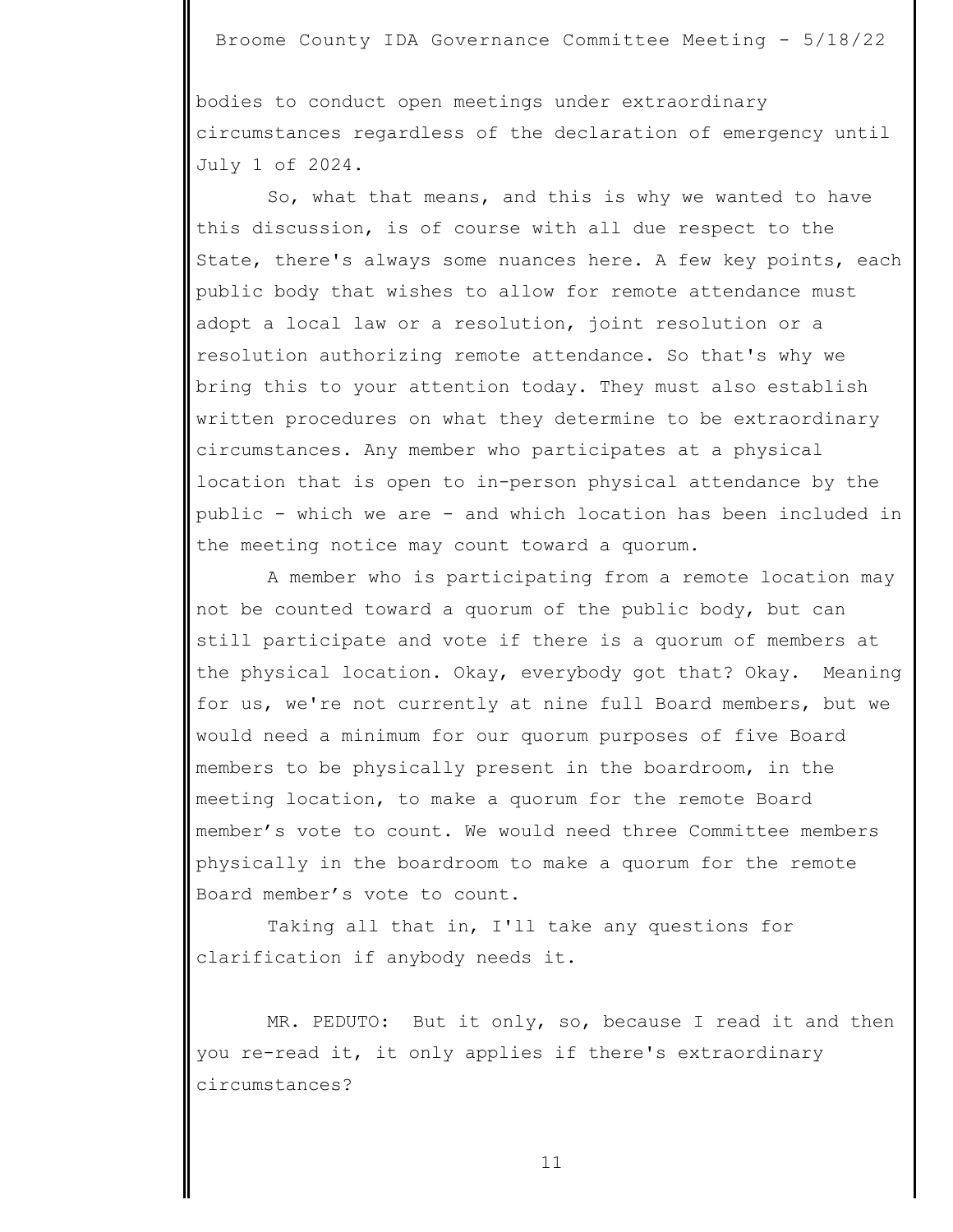MS. DUNCAN: We would define, yeah. The Board would define.

MR. PEDUTO: Presumably we wouldn't define extraordinary circumstances to be a typical board meeting?

MS. DUNCAN: Yes.

MS. ABBADESSA: You would define the circumstances why you couldn't attend the meeting. If you had car trouble, if you had a family emergency, you have to kind of spell it out as to what constitutes that.

MS. DUNCAN: Essentially, right, essentially. In our situation, being in a state of public health concern/crisis, whichever, would there be a reason just to offer a remote attendance as a means of conducting business for the organization?

MR. BUCCI: This is until when?

MS. DUNCAN: July of 2024, and the reason why is we do you have to formally adopt a resolution, we can't just, because the executive orders I believe are done, so we can no longer, it's either we're all in in-person and that's our, or we adopt this resolution that says under these extraordinary circumstances, we will allow for remote.

MR. BUCCI: So, people can still participate remotely right now, till when?

MS. DUNCAN: This month. She's been doing it month to month.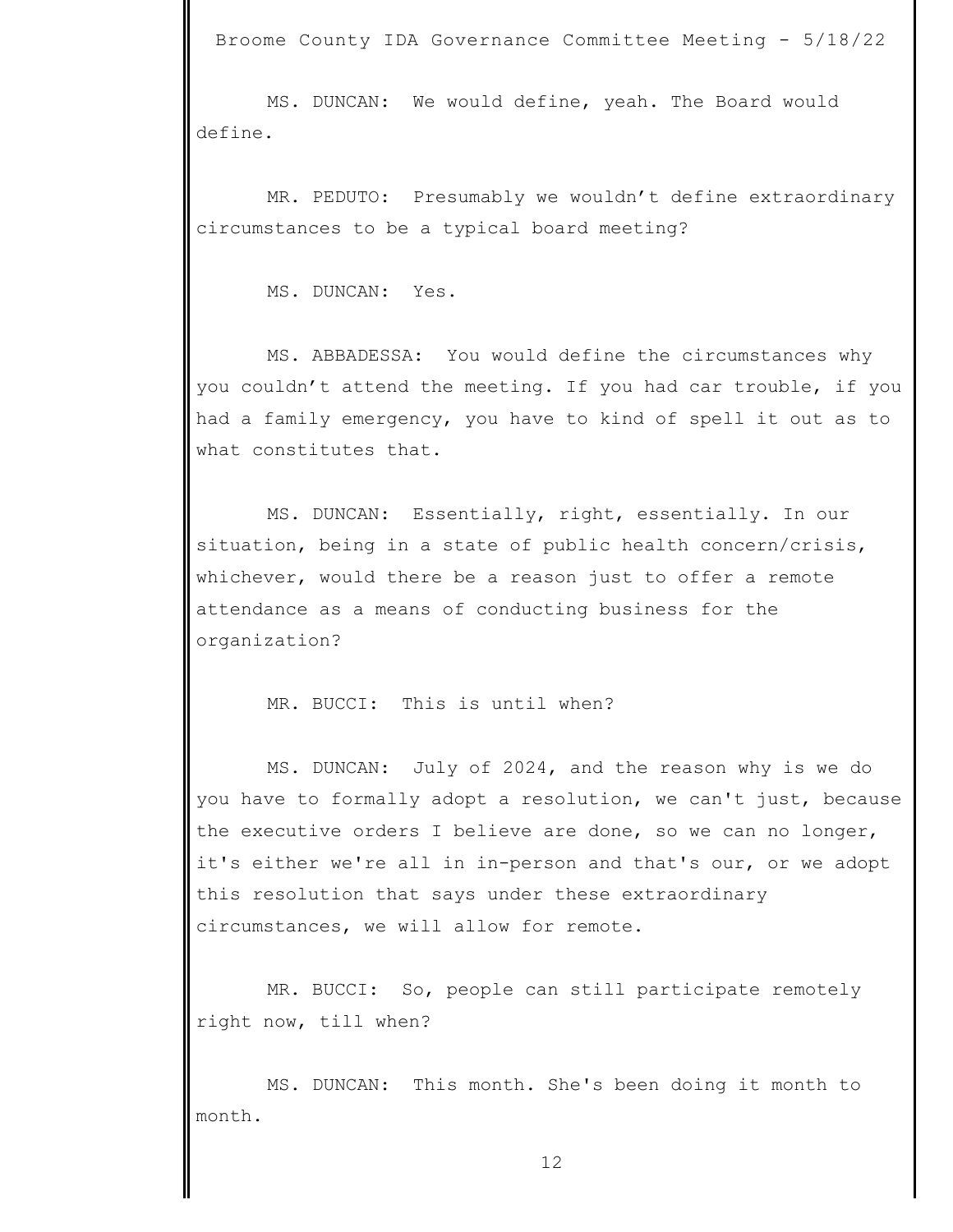MS. ABBADESSA: She's been extending it monthly.

MR. BUCCI: So right now, we don't know. She may extend it again?

MS. ABBADESSA: She could possibly.

MR. BUCCI: Well now that it's spiking a little bit, she may.

MS. DUNCAN: And they have been extended month to month to month. It gives us some liberty to manage the process outside of an emergency order, that we can say yes, you can be remote. We can conduct remotely. However, these are the circumstances in which we would do that, and understanding that we still need to have a quorum in person for the person who is virtual's vote to count. So, with all that.

MR. BUCCI: Well, my suggestion would be that maybe your team could just identify what you think are extraordinary circumstances, and we'll vote on it. I'm thinking sickness is one. If someone like Cheryl doesn't feel good right now, I think that's a legitimate reason, but she can participate. Someone who's sick or ill-

MR. PEDUTO: Any FMLA matter, where you've got family.

MR. BUCCI: Well, maybe you guys could just make a list.

MR. PEDUTO: And vacation.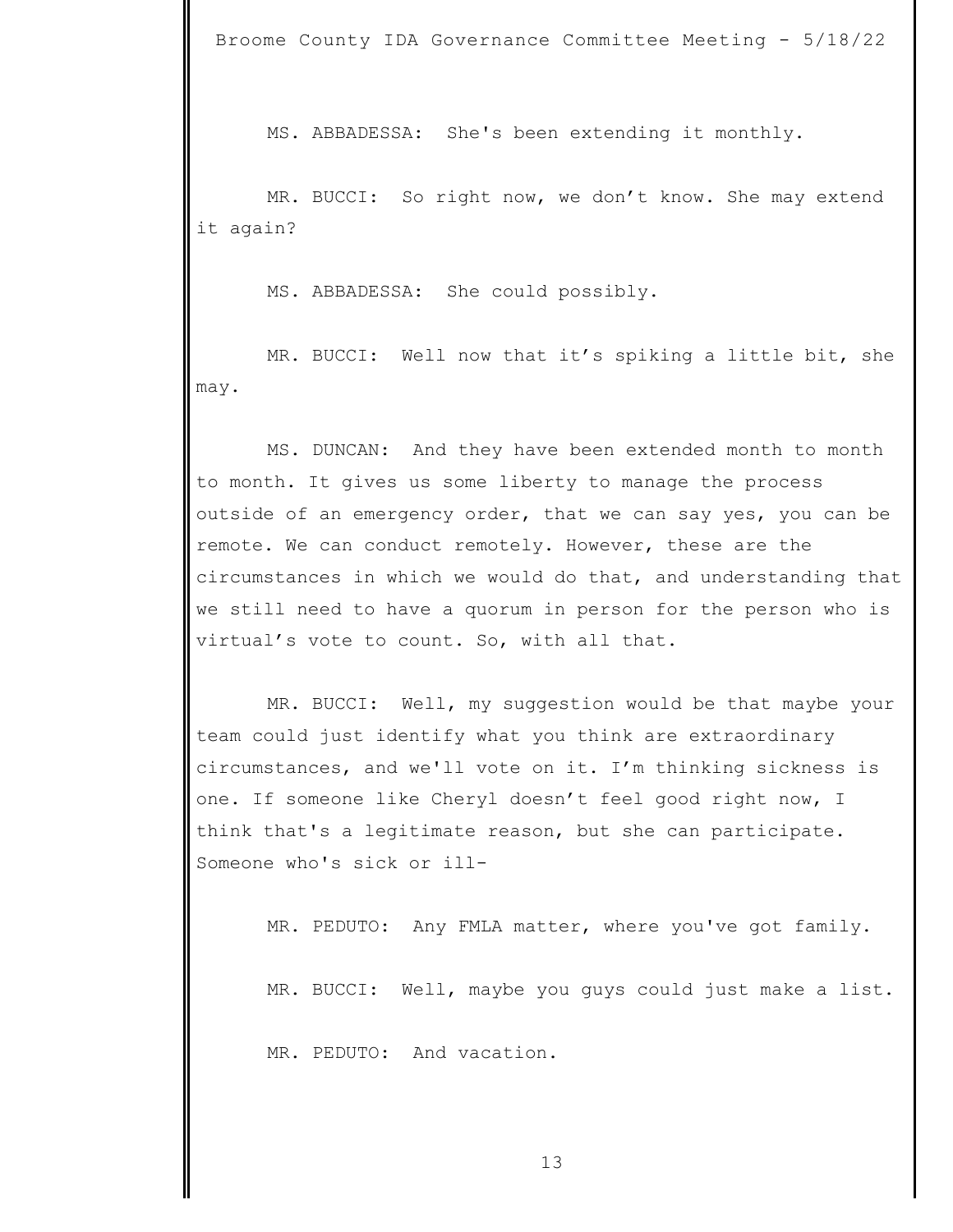MR. BUCCI: Would vacation count or no? Not as extraordinary?

MS. DUNCAN: I don't know if it would be extraordinary.

MR. BUCCI: But sickness? What about if you're, not that we go through it now, but let's say what happens if someone has a work-related issue that pulls them out of town?

MS. DUNCAN: I would not consider that to be extraordinary. The meeting dates are set in advance. I mean, I guess that would be for you guys to decide.

MR. BUCCI: Yeah. You guys maybe come up with a list and then we could…

MS. DUNCAN: Yeah. We will, okay.

MR. BUCCI: A person comes up sick, and family like a family emergency, sickness…

MS. DUNCAN: FMLA, certainly, anything that would be considered…

MR. PEDUTO: As long as you don't need a doctor's note.

MS. DUNCAN: Yes, so we did because it does require resolution and we do know, especially with COVID numbers fluctuating, it might make sense to have a formal resolution of some kind, but we wanted to put it to your attention before we continued.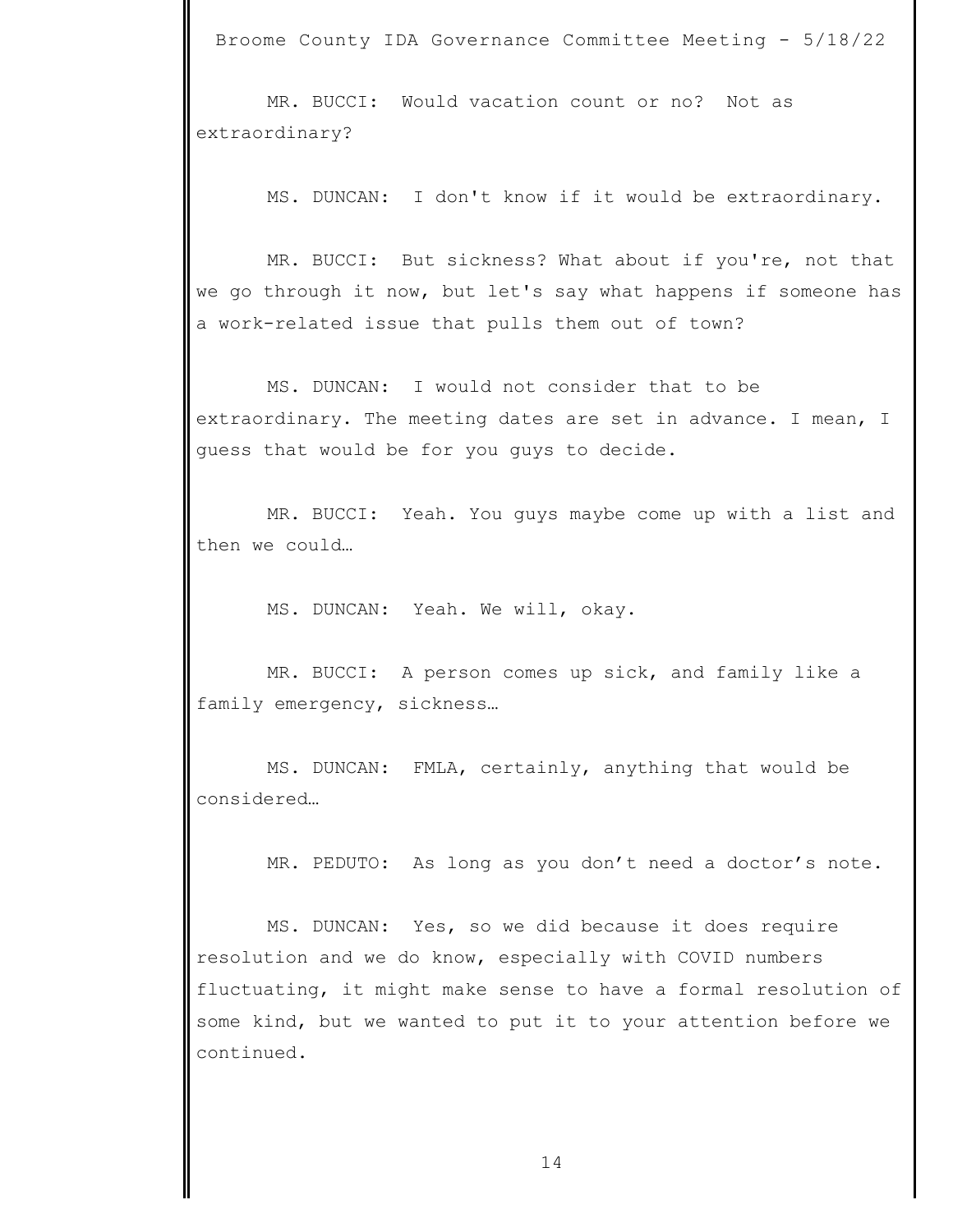MR. CROCKER: Was there something in there about transcription versus notes?

MS. DUNCAN: We can go back to meeting minutes, but recordings must be transcribed upon request. Everything is being transcribed currently.

MR. BUCCI: So, it's being recorded, and you have a firm transcribing it?

MS. DUNCAN: Correct.

MR. BUCCI: Is that costly?

MS. DUNCAN: This is the first time we're doing it.

MS. HORNBECK: We've been transcribing since I think January.

MS. DUNCAN: Yeah. Carrie was doing it, but it was very time consuming.

MR. BUCCI: You were actually transcribing it?

MS. HORNBECK: I was doing all of them until…

MR. BUCCI: Oh, you were doing it?

MS. DUNCAN: Yeah, and it was a major process.

MS. HORNBECK: Especially once when we had eight meetings.

15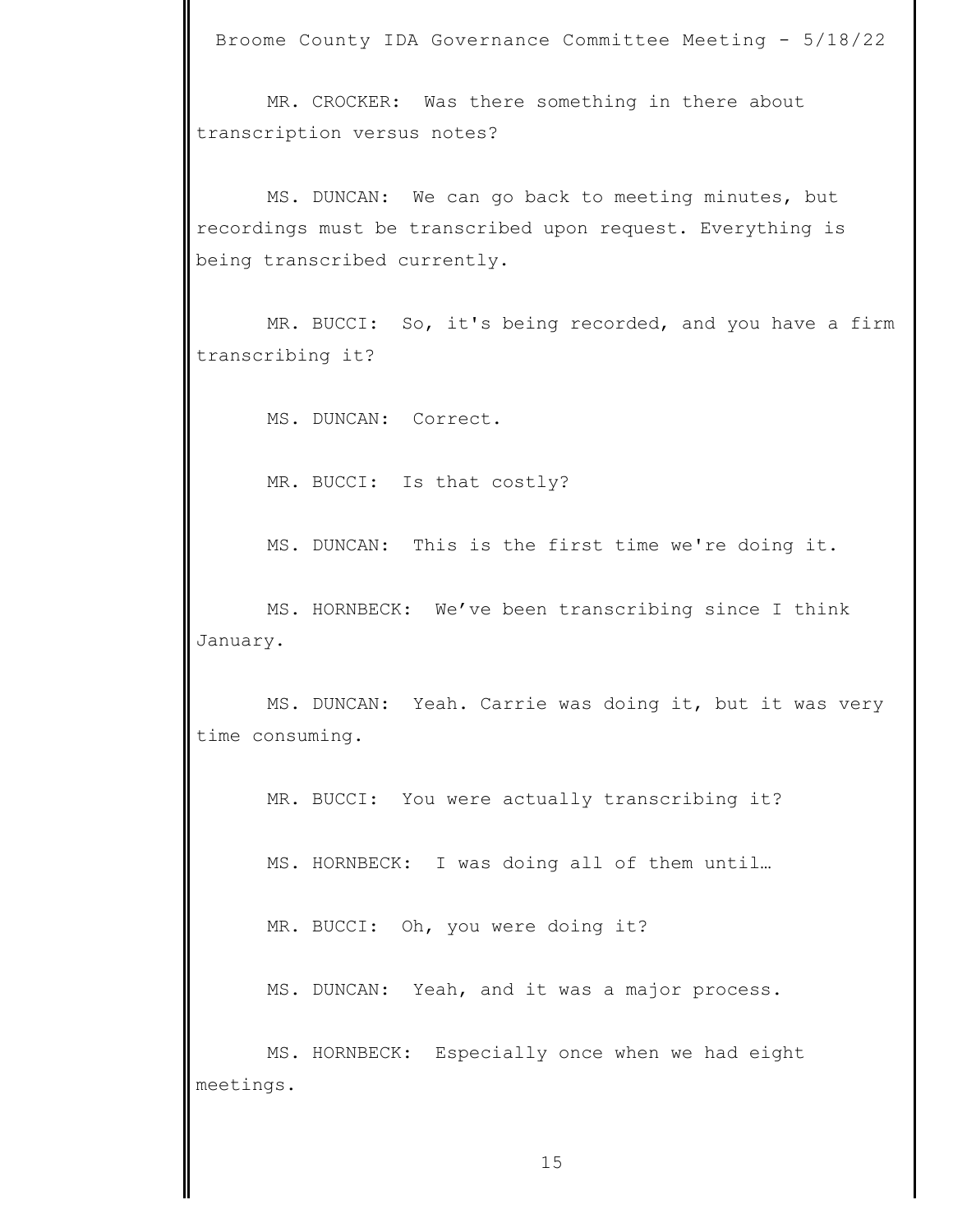MS. DUNCAN: So, I suggested we look at hiring a firm. So, what they're saying is we can go back to our traditional meeting minutes. However, in advance, we would need to know if a transcription was requested because we would have to work with them.

MR. BUCCI: Right.

MR. COCKER: It's just easier to review minutes than it is to transcribe, much easier.

MS. DUNCAN: Absolutely.

MR. COCKER: Much easier.

MR. BUCCI: Well you tape the meetings, right? Or no?

MS. DUNCAN: Yeah.

MR. BUCCI: So, if somebody wanted a transcript, how long do you hold that for though.

MS. DUNCAN: Five years.

MR. BUCCI: You hold the tapes for five years?

MS. DUNCAN: Yeah. We have to by law.

MR. BUCCI: If somebody wanted a transcript, then they could request it?

MS. HORNBECK: Yeah. Everything's on the website.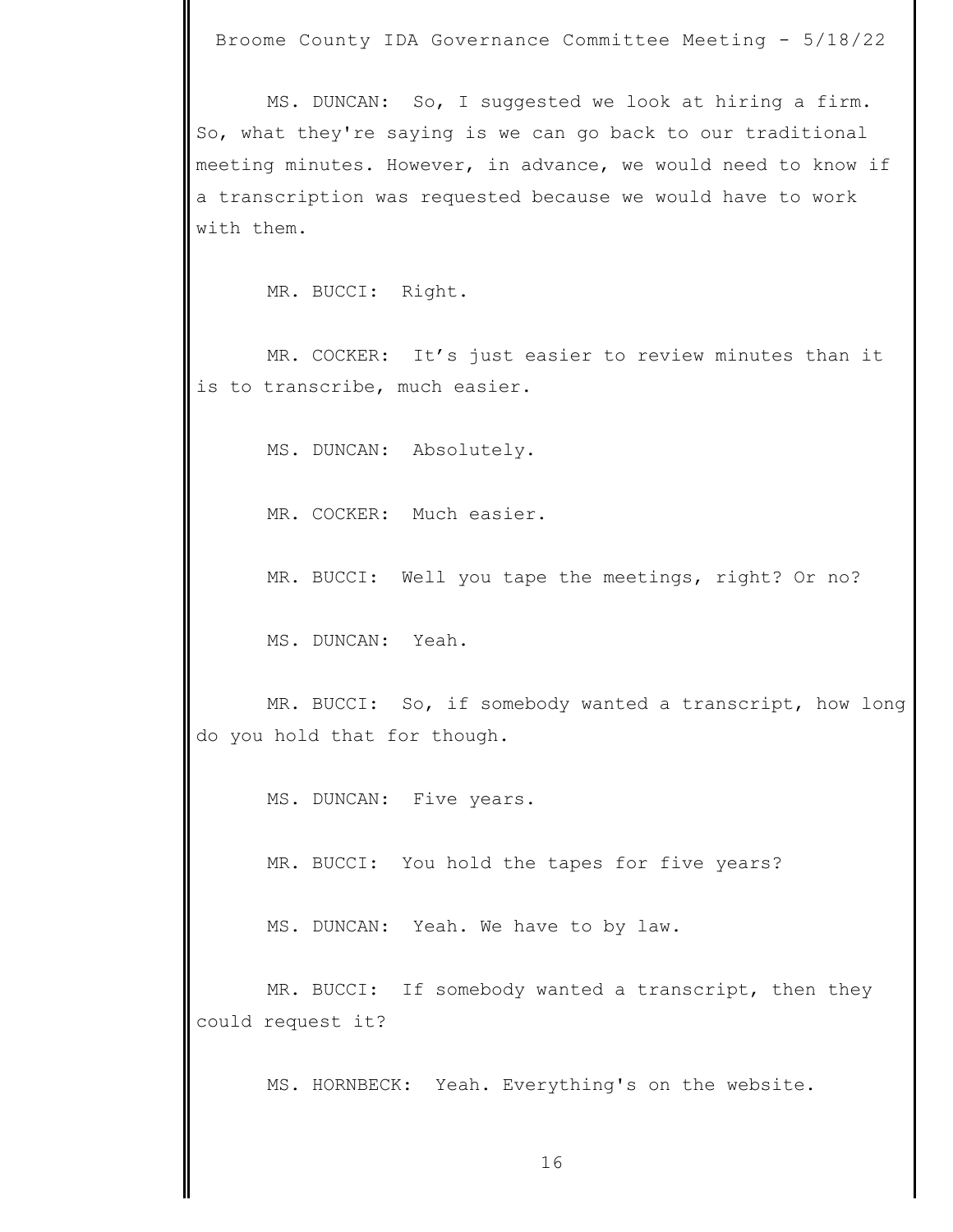MS. DUNCAN: But if somebody, yes.

MR. BUCCI: But if we went back to meeting minutes and somebody said, "But I want a full transcript of the meeting," we could produce that?

MS. DUNCAN: We could transcribe that based on the recording, yeah. Staff and I will come up with some recommendations for what we would consider extraordinary circumstances, bring those back, so I don't know if you want a recommendation, guess we wouldn't take any action this month.

MR. BUCCI: We won't take any action now. We can just say to the full Board this is what was suggested and come back maybe the next meeting.

MS. SACCO: Stacey, just as a way of background, the Committee on Open Government has a draft policy out there that you may want to take a look at.

MS. DUNCAN: We will. Thank you for that, Cheryl. I don't think we have that.

MS. SACCO: You're welcome.

MR. BUCCI: Do we need to go to into Executive Session?

MS. DUNCAN: I do not have any items.

MR. BUCCI: All right. So, at this point, I think that concludes our agenda items, so I'll entertain a motion to adjourn.